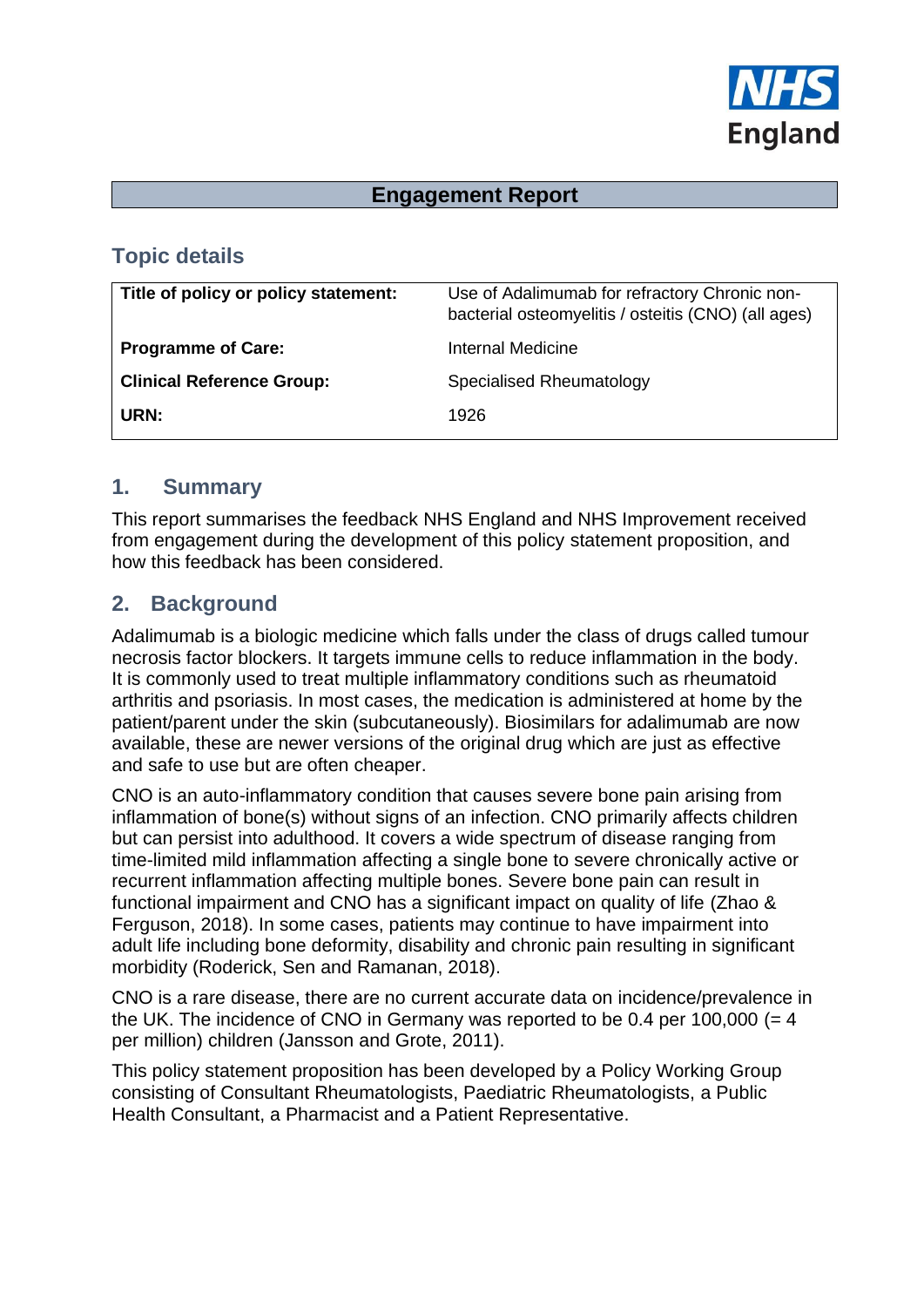## **3. Engagement**

NHS England and NHS Improvement has a duty under Section 13Q of the NHS Act 2006 (as amended) to 'make arrangements' to involve the public in commissioning. Full guidance is available in the Statement of Arrangements and Guidance on Patient and Public Participation in Commissioning. In addition, NHS England and NHS Improvement has a legal duty to promote equality under the Equality Act (2010) and reduce health inequalities under the Health and Social Care Act (2012).

The policy proposition was sent for stakeholder testing for 2 weeks from 11<sup>th</sup> to 25<sup>th</sup> June 2020. The comments have then been shared with the Policy Working Group to enable full consideration of feedback and to support a decision on whether any changes to the proposition might be recommended.

Respondents were asked the following questions:

- Do you support the proposal that Adalimumab for refractory Chronic nonbacterial osteomyelitis will not be routinely commissioned based on the evidence review and the criteria set out in this document?
- Do you believe that there is any additional information that we should have considered in the evidence review?
- Do you believe that there are any potential positive and/or negative impacts on patient care as a result of not making this treatment option available?
- Do you support the Equality and Health Inequalities Impact Assessment?
- Do you have any further comments on the proposal?
- Please declare any conflict of interests relating to this document or service area.

As this is a Policy Statement, a 13Q assessment was not completed following stakeholder testing and the statement was not subject to public consultation. This is in accordance with NHS England and NHS Improvement Policy Methods.

# **4. Engagement Results**

There were 13 respondents in total: eight individuals, five organisations, which included three NHS Trusts, British Society of Rheumatology and Rare Autoinflammatory Conditions Community – UK. One organisation had misinterpreted the commissioning position and were contacted to provide an opportunity to alter their response.

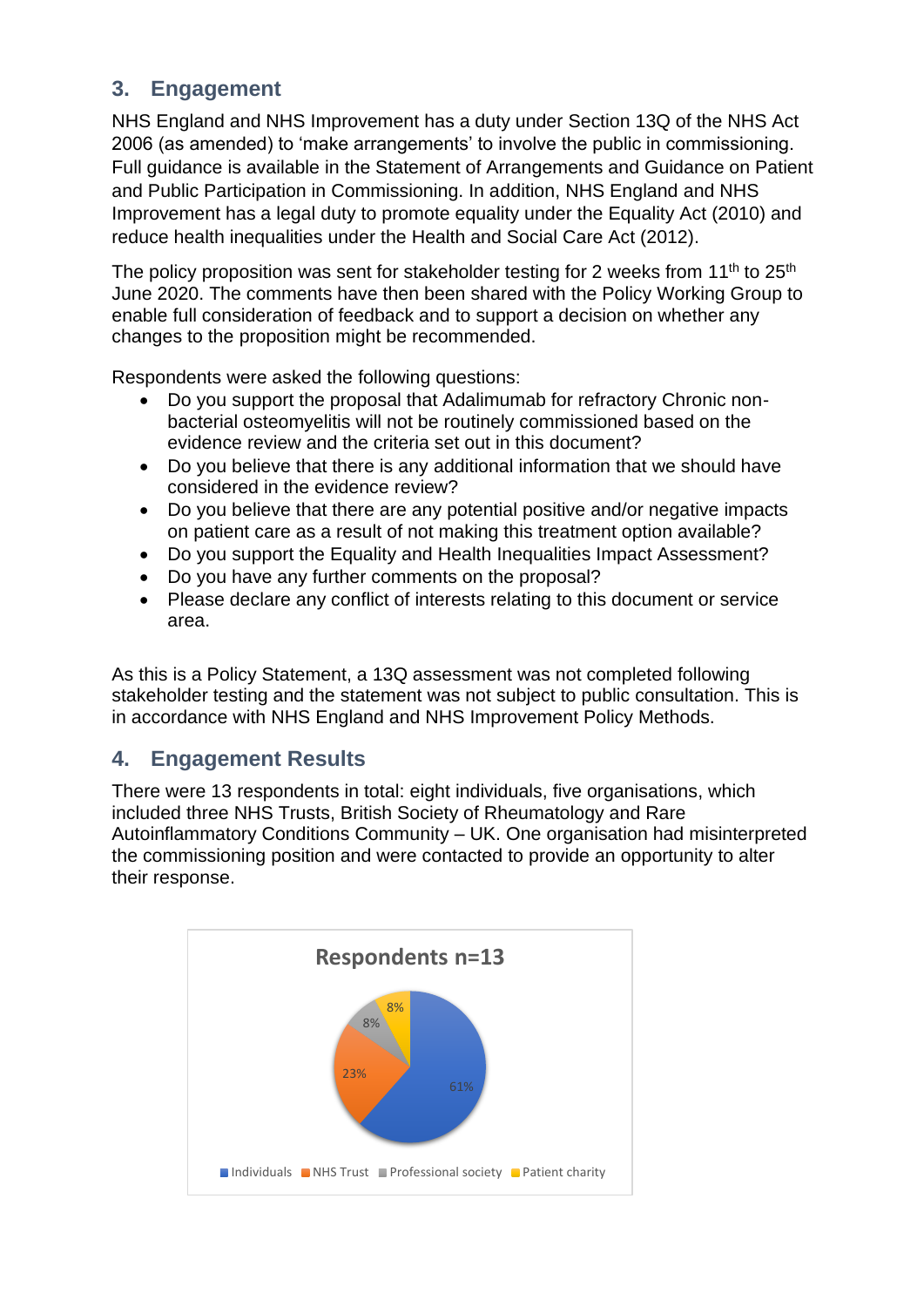Four respondents supported the commissioning position and nine respondents did not. Of the organisations who responded one supported the commissioning position and four did not. Of the individuals who responded three supported the commissioning position and five did not. The five individuals who responded who did not support the commissioning position were all clinicians. For the three individuals who responded who did support the commissioning position it was not possible to tell whether they were patients, carers or clinicians.



## **5. How has feedback been considered?**

Responses to engagement have been reviewed by the Policy Working Group and the Internal Medicine PoC. The following themes were raised during engagement:

| Keys themes in feedback                                                                                                                                                                                                                                                                                                                                                                                                           | <b>NHS England Response</b>                                                                                                                                                                                                                                                                                                                                                                                        |
|-----------------------------------------------------------------------------------------------------------------------------------------------------------------------------------------------------------------------------------------------------------------------------------------------------------------------------------------------------------------------------------------------------------------------------------|--------------------------------------------------------------------------------------------------------------------------------------------------------------------------------------------------------------------------------------------------------------------------------------------------------------------------------------------------------------------------------------------------------------------|
| <b>Relevant Evidence</b>                                                                                                                                                                                                                                                                                                                                                                                                          |                                                                                                                                                                                                                                                                                                                                                                                                                    |
| It was highlighted that<br>randomised controlled trials<br>are not feasible in rare<br>conditions such as CNO/<br>Chronic recurrent multifocal<br>osteomyelitis and that stronger<br>trial evidence will not be<br>possible to obtain.<br>Stakeholders also mentioned<br>that randomised controlled trial<br>proposals have not been<br>successful in securing funding<br>and this is frustrating for<br>clinicians and patients. | The level of evidence in the context of a rare<br>condition was taken into account in determining<br>the commissioning position. The evidence review<br>conclusion states that randomised controlled<br>trials RCTs are challenging in this area and<br>further research is recommended with clear and<br>robust outcome measures.                                                                                 |
|                                                                                                                                                                                                                                                                                                                                                                                                                                   | NHS England recognises that for rare conditions,<br>randomised controlled trials are unlikely to be<br>feasible and indeed, RCTs may not have been<br>conducted to compare treatments.                                                                                                                                                                                                                             |
|                                                                                                                                                                                                                                                                                                                                                                                                                                   | The selection of the most clinically impactful<br>study publications to inform the policy statement<br>proposition is based on the Preliminary Policy<br>Proposal (PPP) document submitted by the<br>Clinical Lead. Admissible publication types should<br>be publications of original research that are peer<br>reviewed and should not be letters, abstracts, or<br>narrative review papers. RCTs and systematic |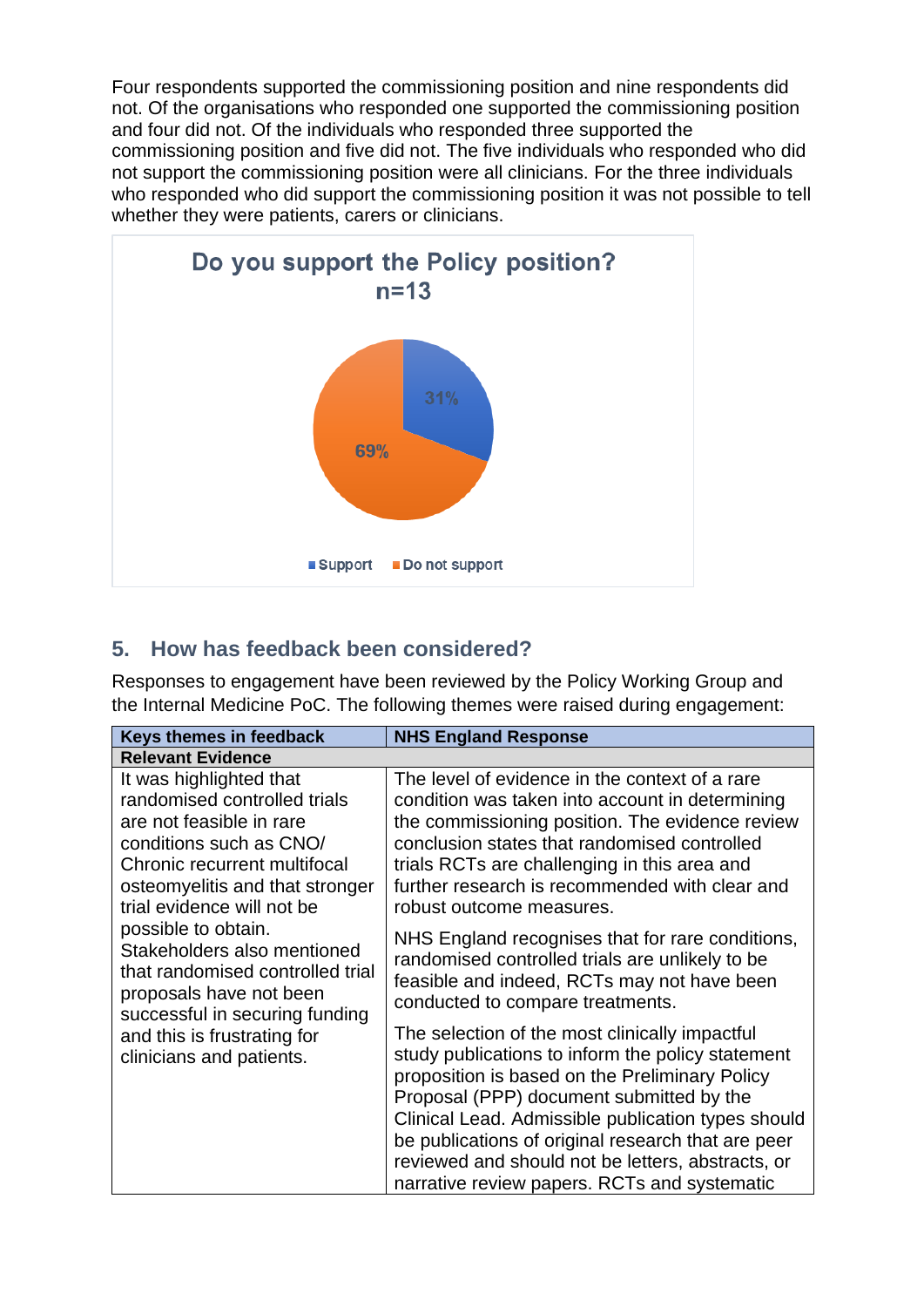|                                                                                                                                                        | reviews are considered to be the most robust<br>study designs. In the absence of these being<br>available, other study designs comparing<br>treatment effects (e.g. controlled clinical trials or<br>cohort studies) are preferred to the inclusion of<br>non comparative study designs (case series), but<br>all are admissible.                                                                                                                                                                                                                                                                                                                                                                                                                           |
|--------------------------------------------------------------------------------------------------------------------------------------------------------|-------------------------------------------------------------------------------------------------------------------------------------------------------------------------------------------------------------------------------------------------------------------------------------------------------------------------------------------------------------------------------------------------------------------------------------------------------------------------------------------------------------------------------------------------------------------------------------------------------------------------------------------------------------------------------------------------------------------------------------------------------------|
|                                                                                                                                                        | In addition, NHS England and NHS Improvement<br>has an Evaluative Commissioning Programme<br>than can be applied for where a policy is not<br>routinely commissioned<br>(https://www.england.nhs.uk/publication/methods-<br>commissioning-through-evaluation/).                                                                                                                                                                                                                                                                                                                                                                                                                                                                                             |
| NHS England does not support<br>research initiatives                                                                                                   | NHS England and NHS Improvement do not<br>directly commission research, but works closely<br>with the The National Institute for Health<br>Research (NIHR) to identify research priorities.<br>NIHR is a United Kingdom government agency<br>which funds research into health and care. In<br>addition, NHS England and NHS Improvement<br>has an Evaluative Commissioning Programme<br>than can be applied for policies that are not<br>routinely commissioned<br>(https://www.england.nhs.uk/publication/methods-<br>commissioning-through-evaluation/).                                                                                                                                                                                                  |
| <b>Impact Assessment</b>                                                                                                                               |                                                                                                                                                                                                                                                                                                                                                                                                                                                                                                                                                                                                                                                                                                                                                             |
| The alternative to trialling<br>adalimumab (or other biologic)<br>would be ongoing steroid<br>treatment which has significant<br>adverse event profile | This was noted and considered by the PWG; The<br>original PPP submitted did take into account<br>adverse effects of alternative medications,<br>including corticosteroids.                                                                                                                                                                                                                                                                                                                                                                                                                                                                                                                                                                                  |
| Impact of long term chronic<br>pain not considered                                                                                                     | The three papers submitted by the Clinical Lead<br>for this proposition and, used to inform the review<br>did not consider long-term chronic pain as an<br>outcome measure. Further evidence was<br>provided by stakeholders and was reviewed by a<br>Public Health Consultant. Long term chronic pain<br>is a significant issue in this group of patients and<br>this outcome measure should be used in future<br>research. The evidence put forward by<br>stakeholders during the response phase was<br>judged not to materially change the outcome of<br>the commissioning decision. The original PPP<br>submitted included note of patient factors<br>including impact of chronic pain on lifestyle,<br>education function, sleep and effect on family. |
| Access to adalimumab if a<br>patient has overlap with<br>Juvenile Idiopathic Arthritis                                                                 | A number of respondents highlighted that patients<br>that have CNO with arthritis have access to<br>adalimumab. NHS England and NHS                                                                                                                                                                                                                                                                                                                                                                                                                                                                                                                                                                                                                         |